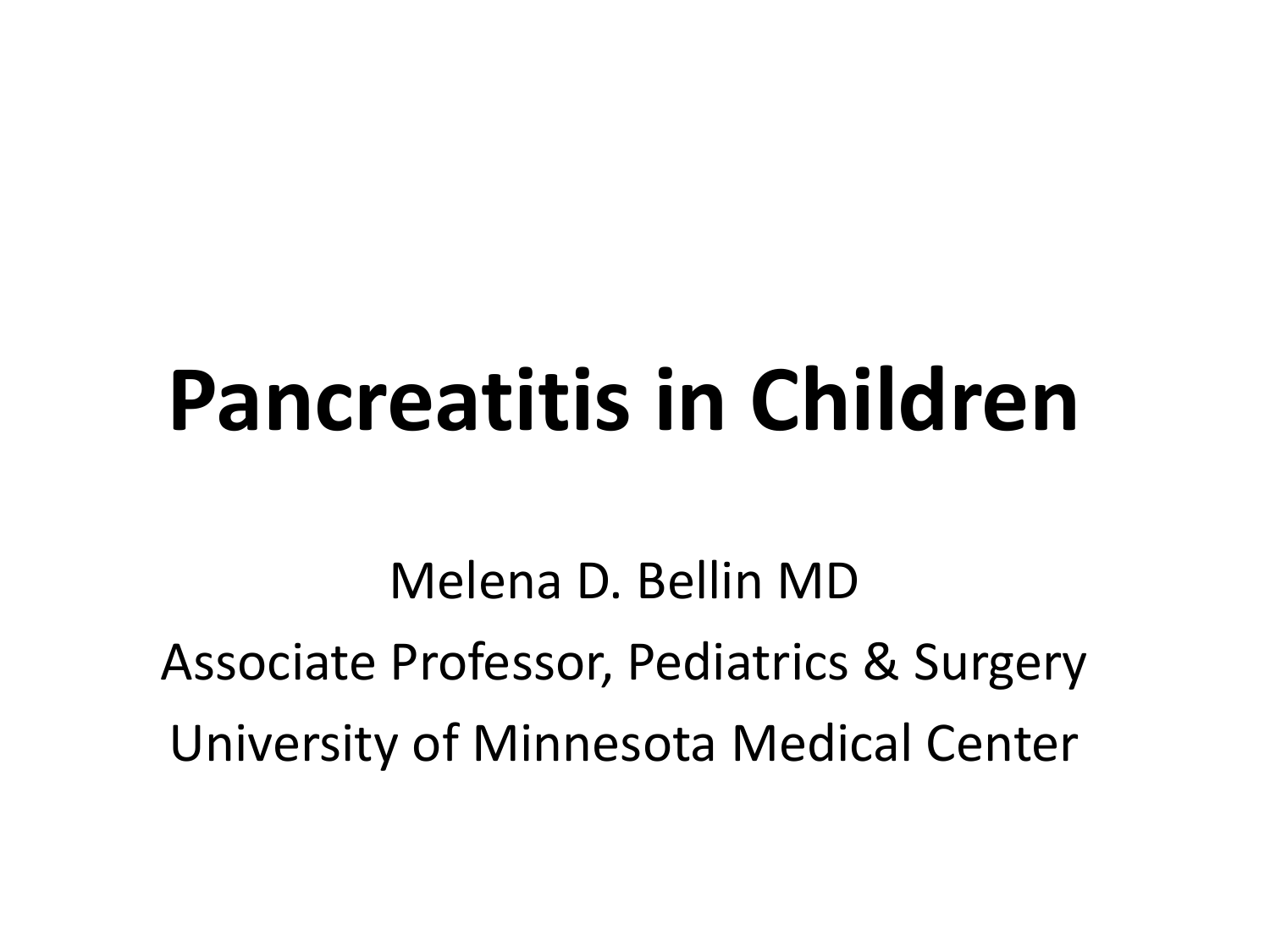### *What causes pancreatitis in children?*



*Image from* Hegyi & Sahin-Tóth. Dig Dis Sci (2017) 62.

#### *Genetic Risk Factors (50-75%)*

Trypsin Pathway: PRSS1, SPINK1, CTRC Ductal Pathway: CFTR Others: CPA1



#### *Obstruction (~33%)*

Pancreas Divisum **Gallstones** Other congenital malformation



*Toxins (~20%)*

Medications Triglycerides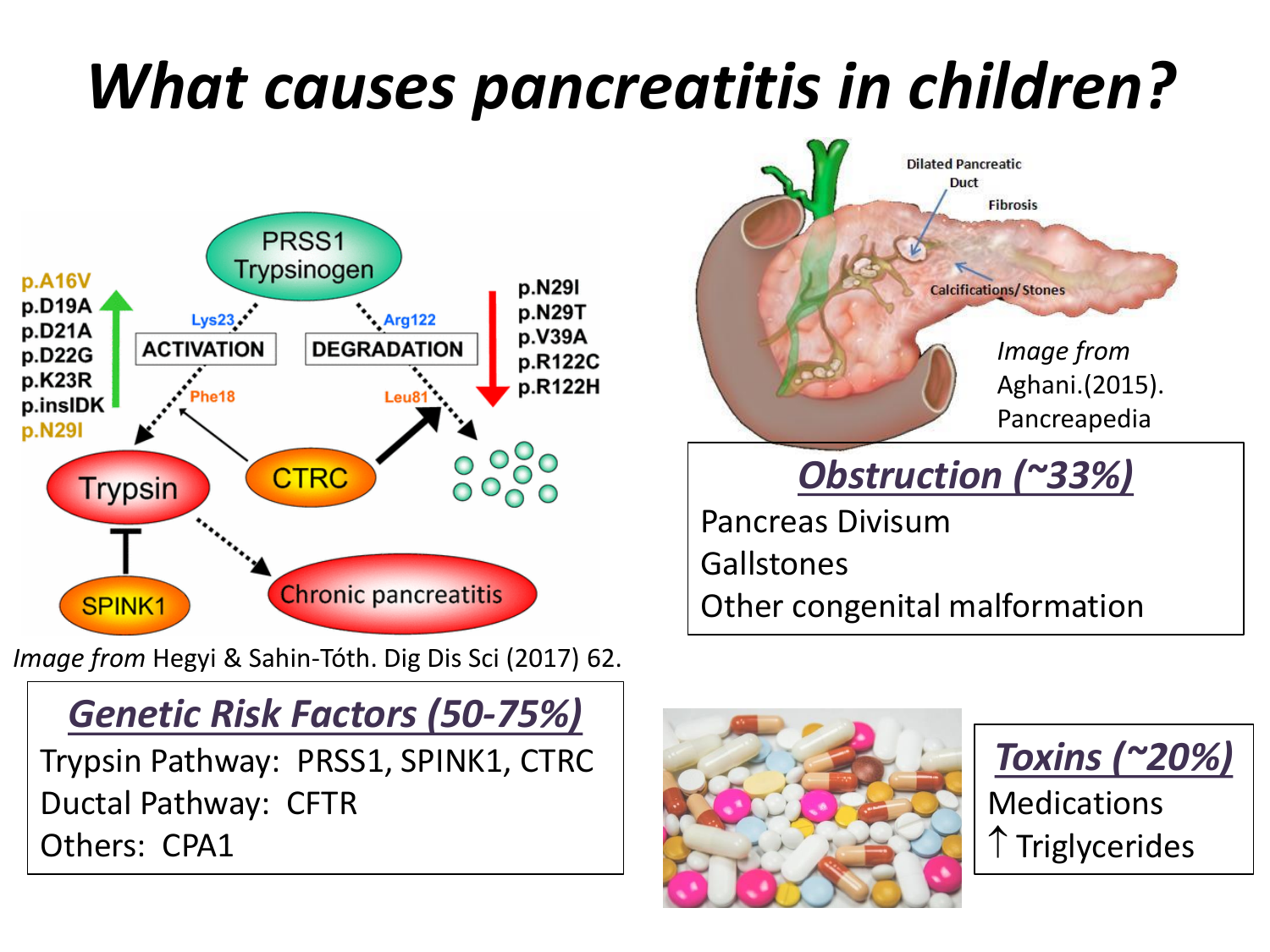# *Acute Complications & Symptoms*

- **Pain! –**episodic or constant
	- Opioids for pain management
	- Pain may be under-treated
	- Nausea, vomiting
- Hospitalizations
	- 2 ED visits, 1 hospitalization/year
	- Some with dozens of admissions in childhood
- Missed school
	- 2-3 days /month
- Unable to make life plans
	- Vacations, special events, college planning
- Psychological impact
	- Depression, anxiety, social isolation



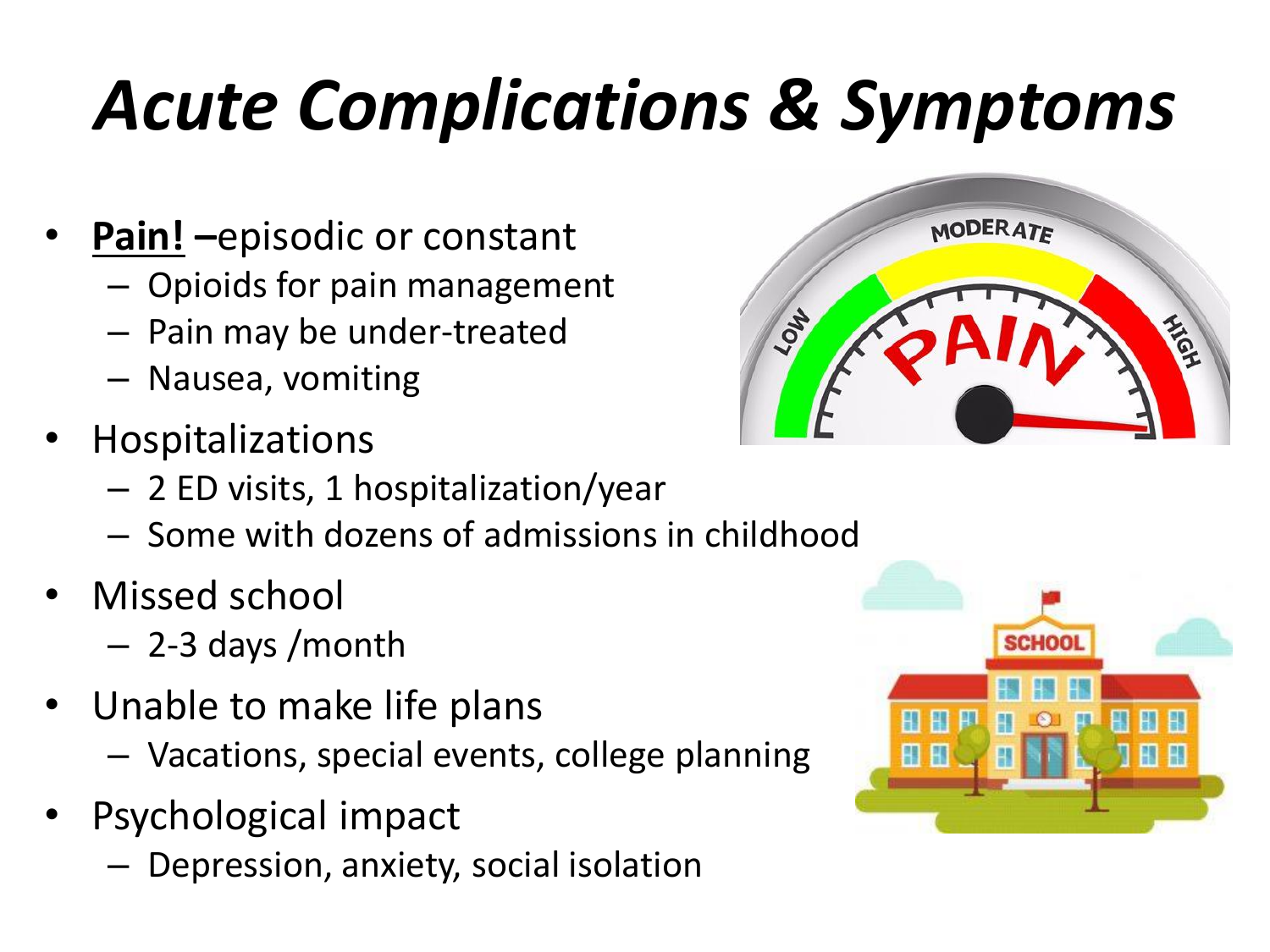## *Long-Term Complications*

Exocrine Endocrine Acinar and duct tissue **Islets of Langerhans Diabetes mellitus (6%)** *Image from http://www.pancreapedia.org/reviews/ pancreatogenic-type-3c-diabetes***Exocrine Pancreatic Insufficiency (33%)**

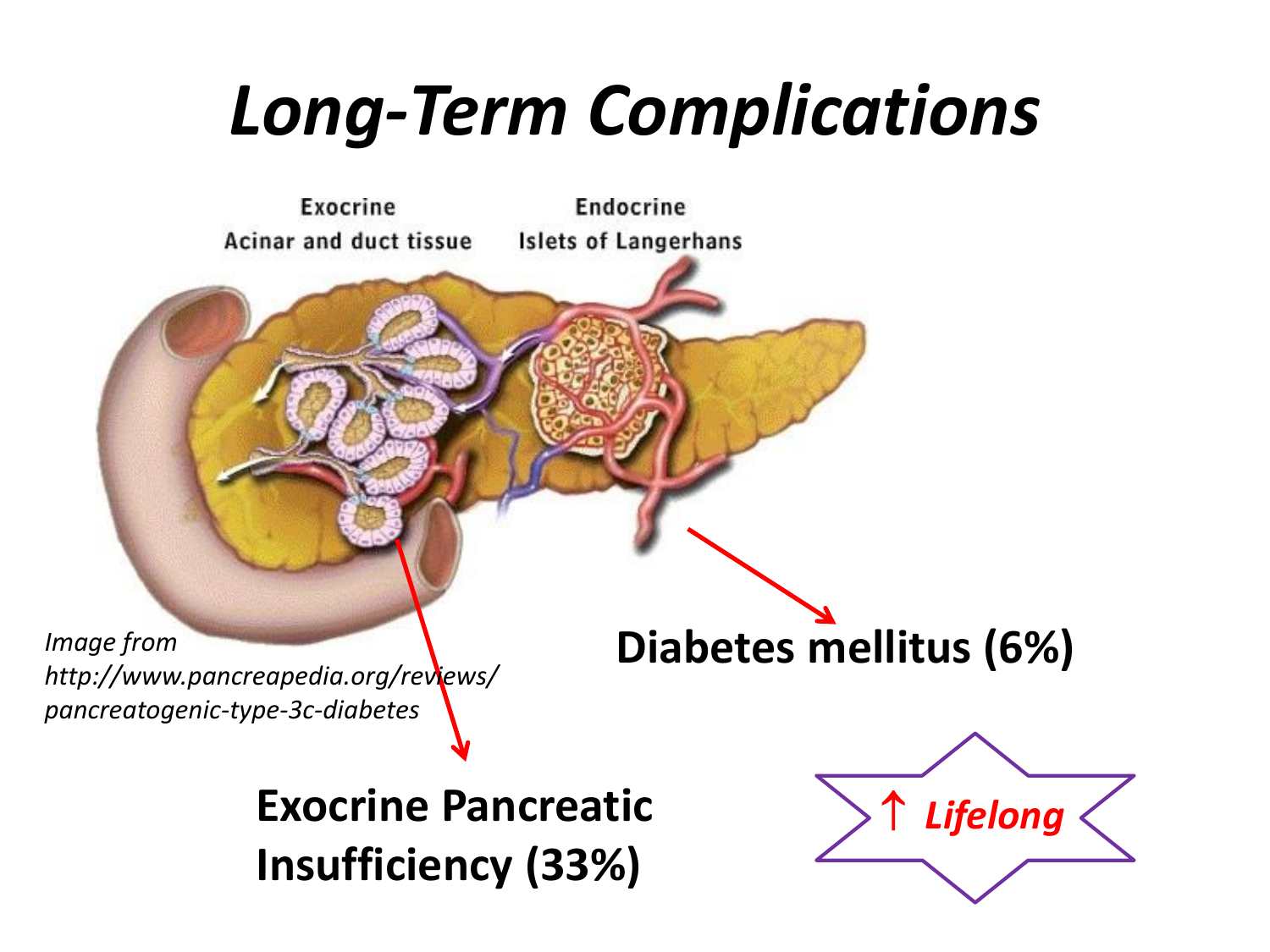# *Treatment: Medical*

- **Symptomatic management of episodes**
	- Pain medications (opioid and non-opioid)
	- IV fluids
- **Comprehensive pain management program**
	- Pharmacologic & non-pharmacologic
	- Health psychologist
	- Physical therapy

#### • **+/- Treatments to ↓ pancreatic stimulation**

- Dietary: Fat restriction avoided for growing kids
- Enteral feeds (Jejunal)
- Pancreatic enzymes (non-enteric coated)
- **Antioxidants**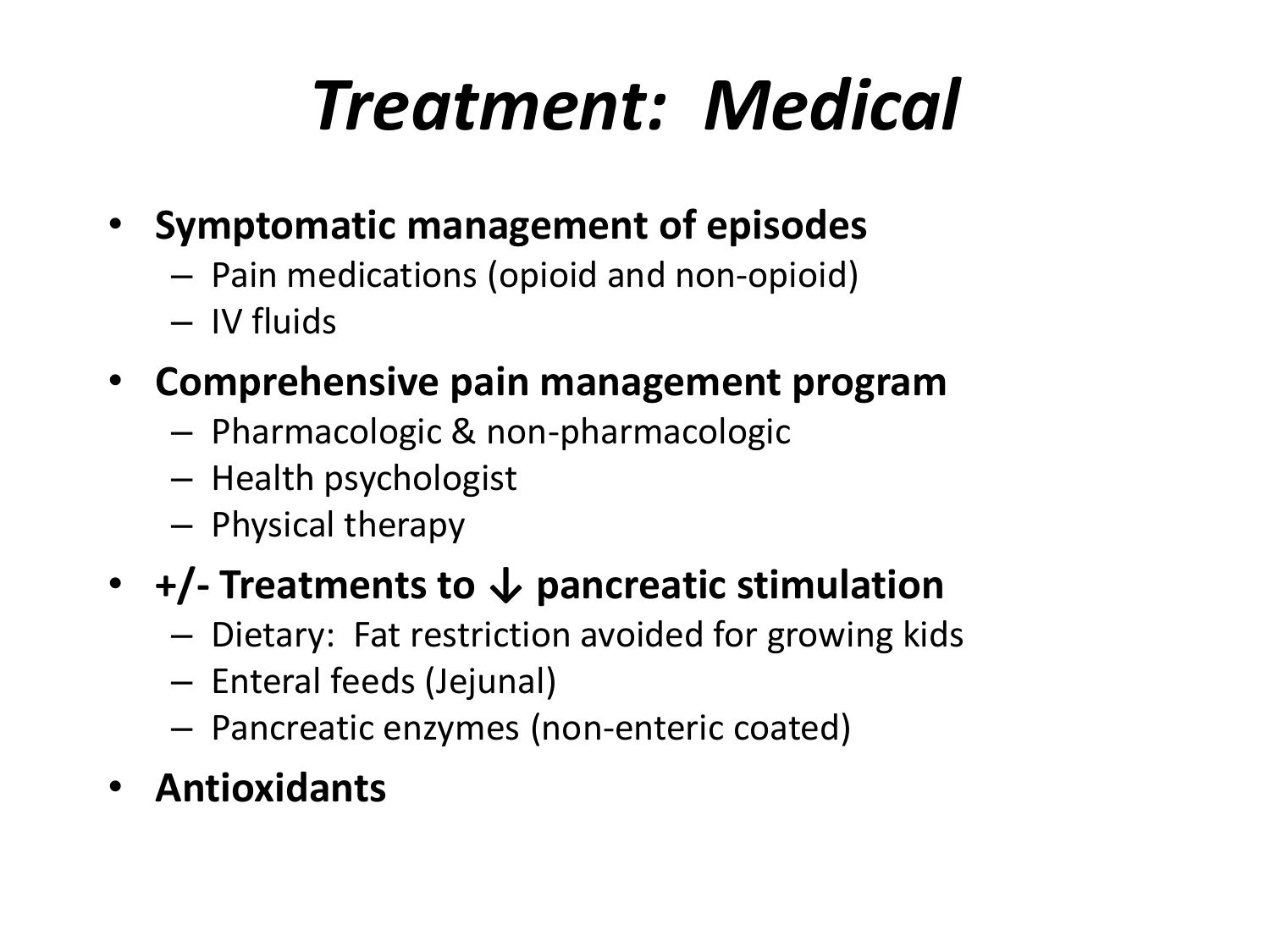### *Treatment: Procedures*

#### **ERCP: stone removal, stents for ductal strictures**



Image from *https://gi.org/topics/ercp-a-patients-guide/*

#### **Pancreas Surgery, including Pancreatectomy with IAT**

Total Pancreatectomy with Islet Auto Transplant (TP-IAT)



\*Grey colored organs are removed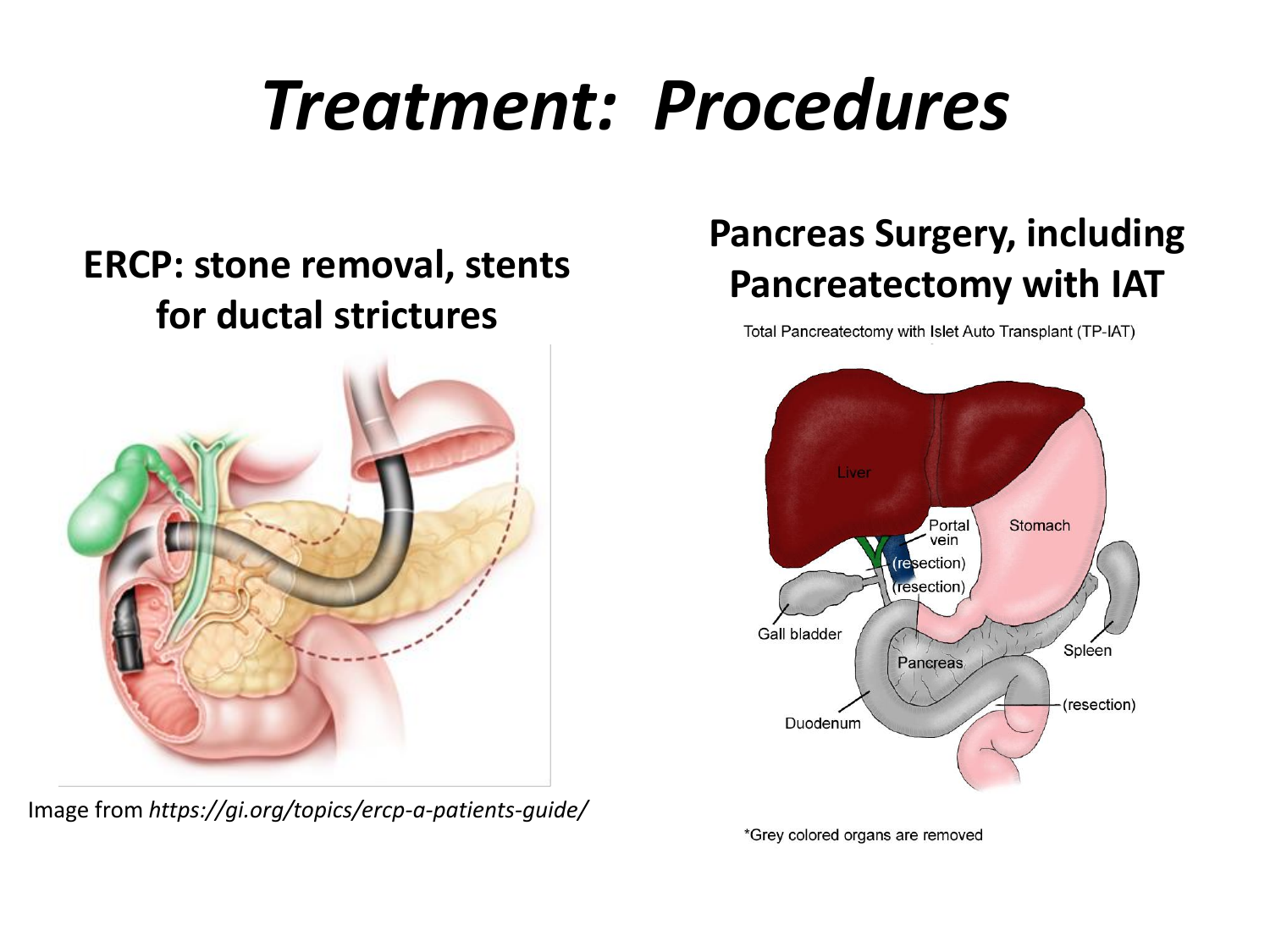# *Barriers to Treatment for Children*

- Misconceptions that delay diagnosis or result in under-treatment of symptoms:
	- "Children don't get pancreatitis"
	- "Your lipase is not elevated; it is not the pancreas"
	- "You (your child) must have been drinking"
	- "You don't look sick [in pain]"
	- "He/she is drug seeking"
- Few treatment options
- Few experts in pediatric pancreatitis  $\rightarrow$  challenge to reach experienced care facility